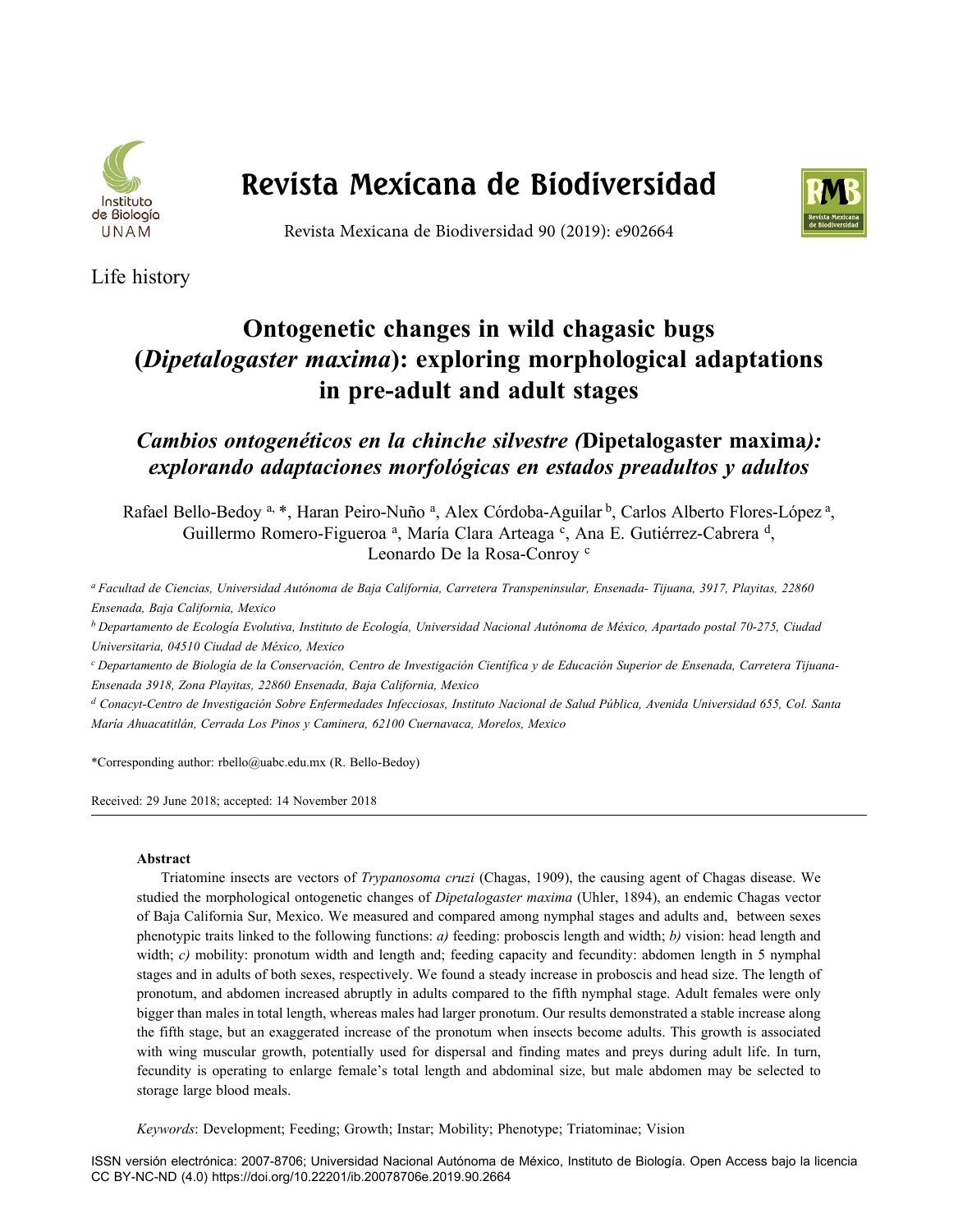#### **Resumen**

Los triatominos son insectos vectores de *Trypanosoma cruzi* (Chagas, 1909), el agente etiológico de la enfermedad de Chagas. Se estudian los cambios morfológicos- ontogenéticos de *Dipetalogaster maxima* (Uhler, 1894), vector chagásico y endémico de Baja California Sur, México. Se midieron los siguientes rasgos fenotípicos funcionales: *a)* alimentación: largo y ancho de la probóscide; b) visión: largo y ancho de la cabeza; *c)* movilidad: ancho y largo del pronoto, y capacidad de alimentación y fecundidad: longitud del abdomen en juveniles y en adultos de ambos sexos, respectivamente. Estos rasgos se compararon entre los 5 estadios ninfales y adultos, y entre hembras y machos en estadio adulto. Se encontró un aumento constante en la probóscide y el tamaño de la cabeza a lo largo de la ontogenia, que se interpreta como la inversión en funciones visuales y de alimentación. La longitud total del pronoto y el abdomen aumentaron abruptamente en adultos en contraste con los 5 estadios ninfales. Entre sexos, las hembras solo eran más grandes que los machos en longitud total, mientras el pronoto de los machos era significativamente más grande que en las hembras. El aumento notable del pronoto se asocia con el crecimiento de los músculos alares, potencialmente utilizados para desplazarse a grandes distancias. Esto podría ser adaptativamente ventajoso si la búsqueda de parejas y presas aumenta durante la vida adulta. A su vez, la fecundidad puede estar operando para agrandar la longitud total y el tamaño abdominal de las hembras, mientras que un abdomen masculino alargado incrementaría la capacidad alimenticia.

*Palabras Clave:* Desarrollo; Alimentación; Crecimiento; Estadios; Movilidad; Fenotipo; Triatominae; Visión

#### **Introduction**

Hematophagous insect vectors such as triatomine bugs are a major issue for public health (Mehlhorn, 2015). These insects are responsible for transmitting the protozoa *Trypanosoma cruzi,* the etiological agent of Chagas disease that is recognized as one of the world's 13 most neglected tropical diseases (Hotez et al., 2012). Current taxonomic knowledge recognizes 151 triatomine species which vary in their vector capacity and, hence, their importance in terms of Chagas control and/or prevention. Despite such importance, most studies of Triatominae biology have been concentrated in a handful of species, and attention to the knowledge of animals from natural populations is currently scarce. Recent research in several vector transmitting neglected diseases, including Triatominae bugs, have demonstrated that basic knowledge about vectors' biology and zoonosis helps to find potential solutions to minimize transmission risk (De Moraes et al., 2018; Rojas-de Arias et al., 2017), and phenotypic traits can indirectly provide ecological information to understand vector-parasite ecology (Nattero et al., 2017). For example, Miura et al. (2006) found in a trematode-snail host system that infected snails were markedly larger and exhibited different shell morphology than non-infected individuals. Thus, the detailed study of phenotype is of major relevance for public health, if by means of a phenotypic analysis, it is possible to differentiate between infected and noninfected organisms, becoming a tool for vector control and prevention of tropical diseases, such as Chagas.

As part of a hematophagous life style, triatomine bugs feed on blood of a variety of vertebrate hosts (Fuentes-Vicente et al., 2018). This means that bugs must look for, detect, get attached to and escape from hosts that vary in their mobility, habits and defense ability (Barrozo et al., 2017, Noireau et al., 2009). Both, the triatomine abilities and interspecific variation of hosts' susceptibility, have likely shaped triatomine development, morphology, physiology and behavior. For example, triatomines guide themselves towards  $CO<sub>2</sub>$  (Barrozo et al., 2004) and heat (Lazzari & Núñez, 1989) emitted by vertebrate hosts.

Morphologically, there is interspecific variation in different body parts, which have been ecologically and evolutionarily shaped triatomines to track and feed on a large diversity of vertebrates (Gaunt & Miles, 2000). For example, 6 triatomine species consistently showed more antennal sensilia in wild sylvatic (predominantly palm-related vegetation) compared to domestic and peridomestic habitats (Carbajal-De la Fuente & Catalá, 2002). One underlying reason for this is that vertebrate prey occurring in sylvatic vs domestic and peridomestic habitats are different and this heterogeneity in feeding prey use promoted the evolution of structures with distinct sensory abilities (Catalá, 1997). Adaptive changes must occur during each developmental stage, because each stage could feed on different prey. However, it is not clear in which life-stage those critical phenotypic changes are expressed.

We know extremely little in terms of how triatomines change in different body parts due to possible changes in feeding-prey diversity as bugs grow. Indeed, morphological changes along different developmental stages have been well documented, but this information has been used mainly for taxonomic purposes (Silva et al., 2003; Villalobos et al., 2012). In this work, following an ontogenetic approach, we compared the phenotypic changes along with development in the triatomine bug *Dipetalogaster maxima*,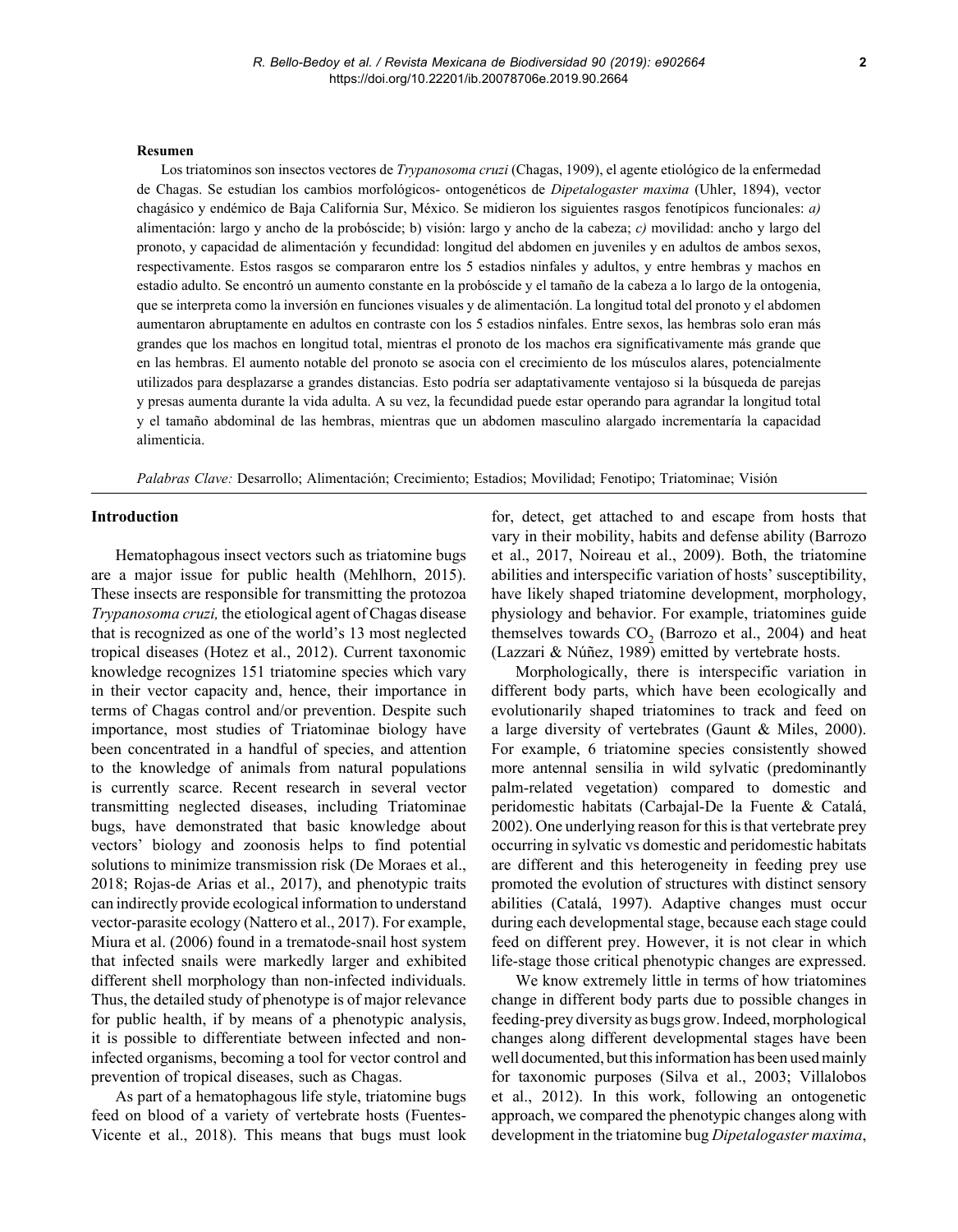a species endemic to the Cape region of Baja California Sur, Mexico. This bug is of epidemiological importance for Chagas transmission, given its ability to inhabit in peridomestic and intradomestic rural areas (Jiménez & Palacios, 1999; Marsden et al., 1979). In addition, it is a large, aggressive bug that ingests large blood meals during daylight (Mazzotti, 1970). There is evidence that this species feeds on humans, woodrats (genus *Neotoma*), cattle (pers. obs.) and lizards (Jiménez & Palacios, 1999; Jiménez et al., 2003; Marsden et al., 1979), although it can feed on pigeons in insectary conditions (Costa et al., 1987). Nevertheless, information on the biology of this species from wild specimens is extremely fragmented (Guzmán-Bracho, 2001; Ryckman & Ryckman, 1967). Therefore, we conducted a study to understand development phenotypic variation, sampling individuals from wild populations along the entire distribution range of this species.

We measured those diagnostic phenotypic traits that characterize *D. maxima* (Jurberg et al., 1993) to explore 2 issues. First, we compared growth patterns in traits related to *a)* feeding; *b)* vision, and, *c)* mobility. For feeding, we used proboscis length and width measured. The underlying assumption for this is that triatomines are equipped with a relatively long proboscis compared to other blood-sucking insects, given that the former employs their proboscis to puncture and suck blood directly from vessels and capillaries unlike "pool-feeders" insects which superficially pierce skin and suck directly from the bleeding wound (Krenn & Aspock, 2012). This implies that proboscis length would evolve as a response to how deep a blood source is found, a prediction that, to our knowledge, has not been put forward for triatomines, but that is well supported in other insects (flies, Pauw et al., 2009). The proboscis may be also associated to communication, as it stridulates when its tip is rubbed against the transverse ridges lying on the prosternal groove (reviewed by Schilman et al., 2001). Nevertheless, proboscis length has not been associated to sound magnitude (Roces & Manrique, 1996) so such length cannot be associated to a communication function.

For visual capacity, we used head length and width to include both eyes and associated visual capacity traits. The logic is that head size is a good indicator of vision capacity as the machinery linked to this sense occupies most of the head in triatomines (Dujardin et al., 2009). For mobility, we used pronotal dimensions as, like other insects, the pronotum contain the muscular machinery that allows mobility (Gurevitz et al., 2009). From early stages, these insects are very active walkers (Ryckman & Ryckman, 1967) and at adult stages the wings fully develop to potentially improve dispersal while seeking for prey, mates or shelter. Secondly, we compared how both sexes in the adult stage differ in their investment to traits

related to the same functions indicated above, but we also included fecundity. Thus, for the fecundity function, we measured abdominal length as this is a proxy of fecundity in insects (Preziosi et al., 1996) and triatomines (Botto-Mahan et al., 2008). For comparative purposes, we also measured immature abdominal length. We do not have a priori predictions for all comparisons except for the fecundity topic, whereby females would have a larger abdomen compared to males. However, we elaborate on our results by putting forward adaptive functions underlying the observed patterns. All dimensions were taken for all 6 stages of field-collected animals.

### **Materials and methods**

All insects were collected in rocky zones distributed in the cape region of the Sierra de la Laguna, Baja California Sur, Mexico (Fig. 1). These localities show tropical xerophytic shrub and tropical deciduous forest, where this species occurs endemically (Jiménez & Palacios, 1999; Marsden et al., 1979). *Dipetalogaster maxima* is well attracted by  $CO<sub>2</sub>$  emitted by vertebrates, as it has been reported for other reduviidous insects (Barrozo et al., 2004). Thus, to collect specimens, we sat down in each locality and waited a minimum time of 15 minutes and a maximum of 2h for *D. maxima* bugs to come out



Figure 1. Collecting sites of *Dipetalogaster maxima* in Baja California Sur, Mexico. White dots indicate localities around the Sierra de la Laguna mountains (shaded region) and localities close to La Paz City.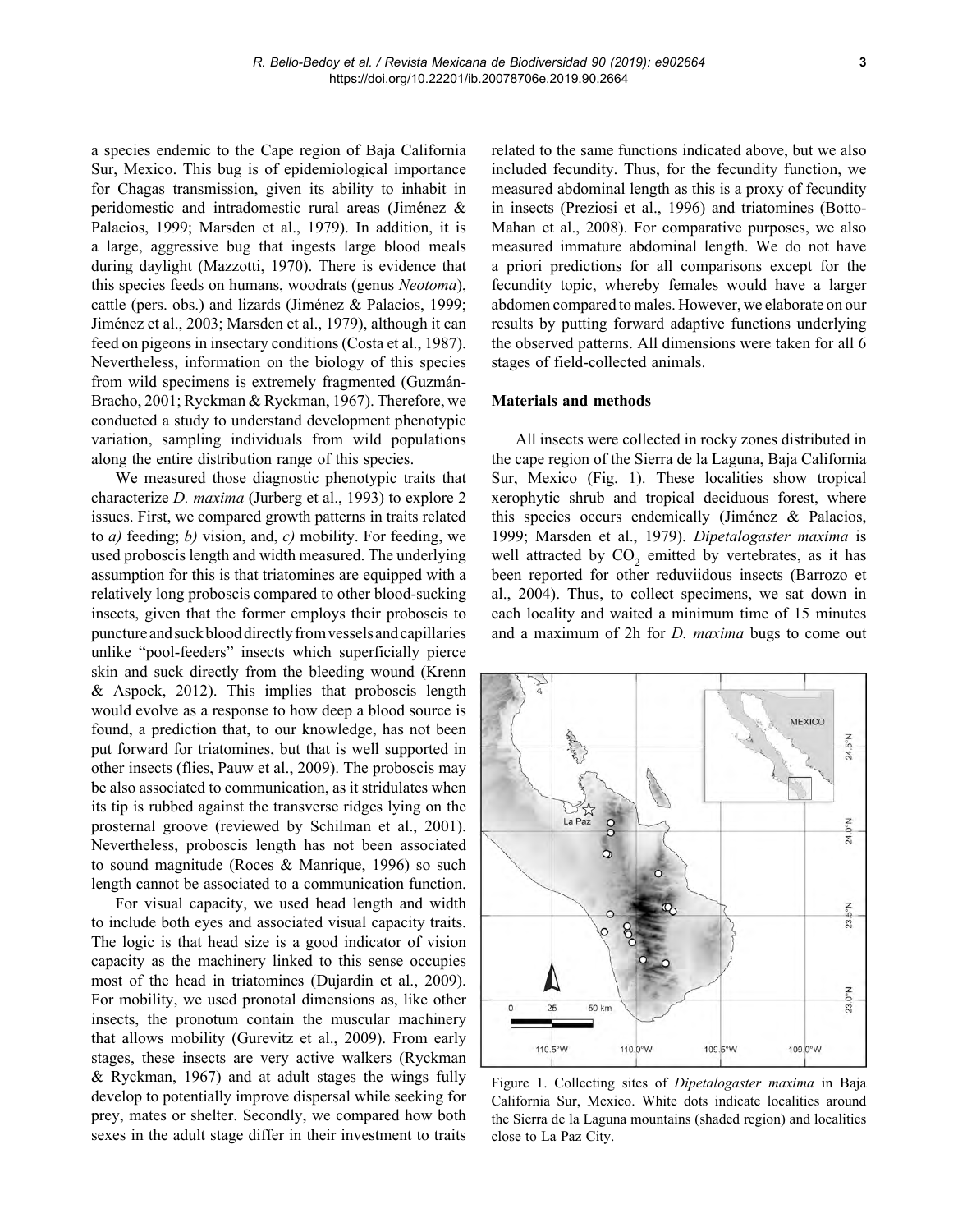and approach us. Each approaching bug was captured and placed in an individual plastic tube filled with 70% ethanol. Further, we moved to another location separated by 10 km. We left localities where no insect came out after 15 minutes. Using this sampling method, we captured a total of 322 animals from 18 localities (Fig. 1) of the following developmental stages: 85 first stage, 91 second stage, 80 third stage, 23 fourth stage, 26 fifth stage, and 17 sixth stage adults (10 females and 7 males).

Prior to being measured, each individual was photographed using a digital camera Axiocam ICc 5s attached to a stereomicroscope STEMI DV4 (Carl Zeiss Microscopy®). From such pictures, we then measured (to the nearest 0.01 mm) the following body traits: total body length, head length, head width, proboscis length, proboscis width, pronotum length, pronotum width and abdomen length (Fig. 2). We used ZEN (software Blue Edition de 2012) software package (Carl Zeiss Microscopy®) to carry out such measurements.

We calculated mean, standard deviation and coefficient of variation using untransformed data to summarize the variation in 8 morphological traits measured: total body length, head length, head width, proboscis length, proboscis width, pronotum length, pronotum width and abdomen length in each of the 6 developmental stages (Fig. 2).

To compare variation in growth patterns that would be interpreted as differential investment to distinct functions across different development stages, we conducted a multivariate analysis of covariance (Mancova). In this

model, we used stage as a fixed factor, and body length as a covariate to control the effect of total body length on growth of other traits. We performed univariate analyses of covariance (Ancova) for each trait to detect statistical difference among the 6 developmental stages and body length as a covariate.

To examine which morphometric traits are influencing the variation between stages along the ontogeny, we conducted a principal component analysis (PCA) with all measures. We explored only the 2 principal components (PCs) that explained most of the variance.

To assess potential differences in total body length between males and females, we performed a *t*-test including body length as response variable and sex (i.e., male, female) as a fixed factor. To determine the phenotypic differences between adult males and females, we conducted an individual analysis of covariance (Ancova) of each morphometric character as a function of sex and body length as a covariate. All statistical analyses were conducted using JMP® 5.1 software (SAS CARY, NJ).

#### **Results**

*Growth patterns.* Overall, we detected significant variation across developmental stages in the expression of all traits (Wilks'  $\lambda$  = 0.02; F = 55.135; d.f. = 35; *p* < 0.0001;  $n = 322$ ; for inspection of means and associated variation see Table 1), even after controlling for the significant effect of body length (F = 2.28; d.f. = 7; *p* < 0.0001). Visual



Figure 2. Traits measured in *Dipetalogaster maxima*. LT: Total body length; HL: head length; HW: head width; ML: proboscis length; MW; proboscis width; PL (A): pronotum length; PW: pronotum width; AL: abdomen length.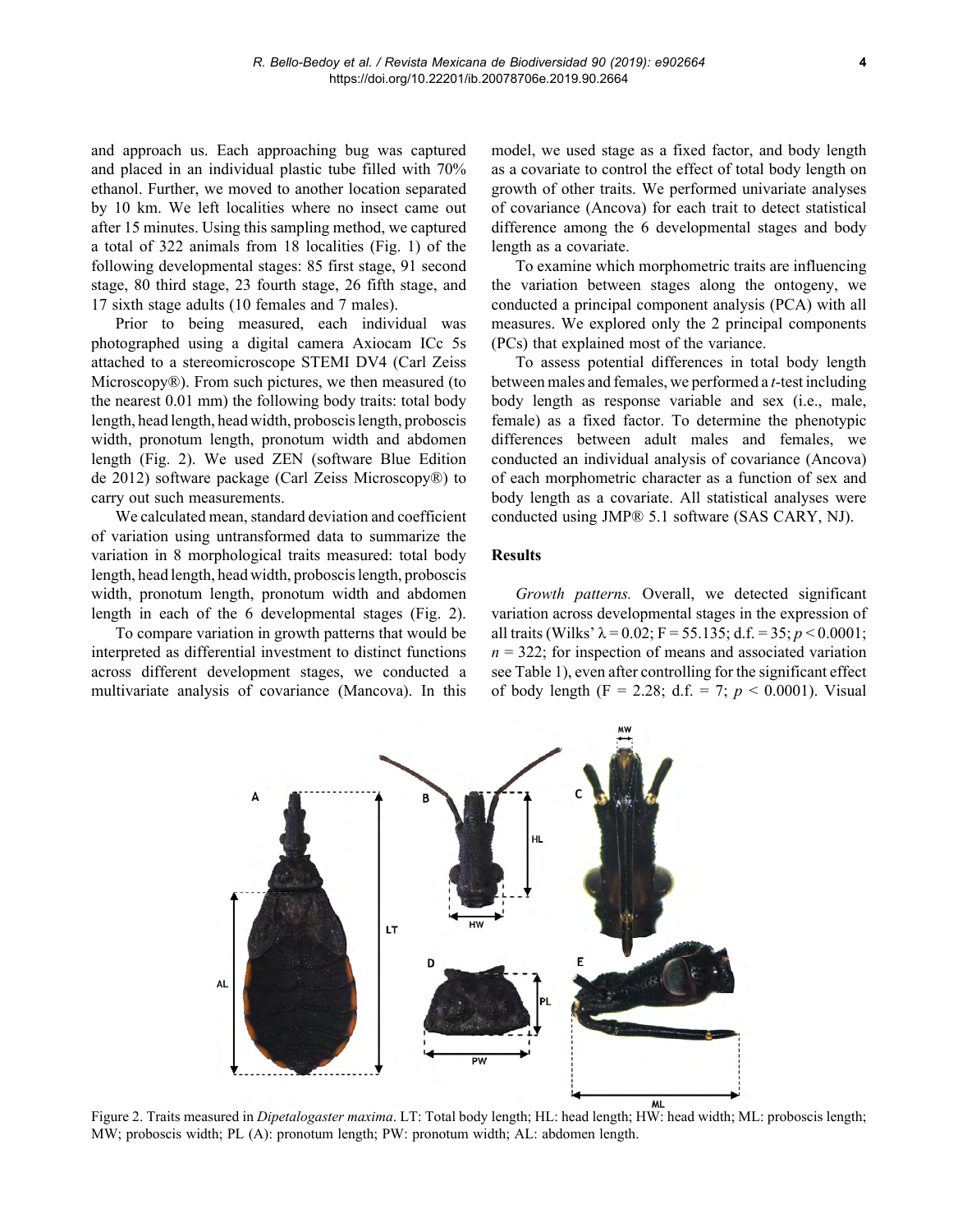inspection of results indicated variation for pronotum traits along ontogeny (Fig. 3G-H). Univariate Ancova showed significant differences for each trait across developmental stages (Table 2), after controlling body length. In average, total body length increased 4.8 times from first to adults. Traits that showed a disproportionate increment in size were pronotum length and width, which scaled 7.7 and 6.1 times larger respectively in adults compared to first instar animals. The remaining traits showed lower scaling values such as 2.7 and 2.5 for proboscis length and width respectively.

The first 2 components significantly explained 98.2% of total variance. Axes 1 accounted for 95.1% (Eigenvalue  $= 6.61$ ) of total variance while axes 2 explained 3.3% (Eigenvalue =  $0.26$ ) of total variance (Table 3). The 5 instars are continuously distributed along the first axis (Fig. 4). In contrast, at the right side of the PCA, male and female adults are well-grouped and separated from the rest of the instars. All pre-adult instars, pronotum length and width, total body length and abdomen length showed positive values along the second axis only for adult individuals, segregating adults (i.e., male and female), whereas the continuous dispersion shown by pre-adult individuals along the first axis is driven by proboscis and head trait (Fig. 3), which shows the largest dispersion.

*Sexual differentiation.* We detected a significant difference in body length between females and males ( $t =$ 7.87; d.f. 12.7; *p* < 0.0001). Female body was 15% larger than male body. After correcting the effect of body length on body measures (Fig. 5), the Ancova analysis indicated significant difference in pronotal length between males and females (F = 5.5606; d.f. = 1; *p* = 0.0347). Pronotum was 6% larger in males than in females. No significant differences between sexes were found for the other traits (Table 4).

#### **Discussion**

Given the relations among different body parts in *D. maxima*, the following patterns emerged: *a)* there is a considerable increase in proboscis, head, pronotum, total length and abdomen in the adult stage compared to the preadult stage; moreover, adult males have a larger pronotum than adult females, and *b)* at the adult stage, sexes do not differ in proboscis, abdominal and pronotum length but females have a larger body than males (this, despite the relatively small sample sizes for these 2 subgroups). Our functional explanations underlying these findings are explained below.

A massive increase in head and proboscis size as the animal ages may reflect that investment in visual and/or feeding ability may become similarly proportional as the

Table 1

|                       | ead length; HW: head width; ML: proboscis length; MW; proboscis width PL: pronotum length; PW: pronotum width; AL: abdomen length.<br>Mean $(\mu)$ standard deviation (sd) and coefficient |                                             |  |      |  |                                      |  |    |                                                              |              |  |                |             |                                        | of variation $(cv)$ for 8 traits measured in 5 stages and adults $(A)$ of Dipetalogaster maxima. TL: Total body length, HL: |       |               |
|-----------------------|--------------------------------------------------------------------------------------------------------------------------------------------------------------------------------------------|---------------------------------------------|--|------|--|--------------------------------------|--|----|--------------------------------------------------------------|--------------|--|----------------|-------------|----------------------------------------|-----------------------------------------------------------------------------------------------------------------------------|-------|---------------|
| $_{\text{Instar}}$ TL |                                                                                                                                                                                            |                                             |  |      |  | $\overline{\mathbf{z}}$              |  | МW |                                                              | $\mathbb{F}$ |  | ΡW             |             |                                        | $\overline{A}$                                                                                                              |       |               |
|                       |                                                                                                                                                                                            | $ad$ $cy$ $\mu$ $sd$ $cy$                   |  |      |  | $ad$ $cv$ $\mu$ $sd$ $cv$ $\mu$ $sd$ |  |    |                                                              |              |  |                |             | $\mu$ $\mu$ $sd$ $\mu$ $sd$ $cv$ $\mu$ |                                                                                                                             | $p_S$ | $\mathcal{L}$ |
|                       |                                                                                                                                                                                            | 8.19 0.54 6.55 2.50 0.12 4.88               |  |      |  |                                      |  |    |                                                              |              |  |                |             |                                        | 1.11 0.06 5.27 2.70 0.16 6.02 0.21 0.21 0.23 0.83 0.83 0.44 0.07 4.69 4.85 0.47 9.71                                        |       |               |
|                       |                                                                                                                                                                                            | $11.55$ 0.95 8.25 3.10 0.22 6.95            |  |      |  |                                      |  |    |                                                              |              |  |                |             |                                        | 1.43 0.11 7.57 3.43 0.28 8.05 0.27 0.03 10.17 1.17 0.17 14.18 1.89 0.26 13.89 7.28 0.77 10.58                               |       |               |
|                       |                                                                                                                                                                                            | $15.40$ $1.50$ $9.77$ $3.81$ $0.51$ $13.45$ |  |      |  |                                      |  |    |                                                              |              |  |                |             |                                        |                                                                                                                             |       | 11.86         |
|                       |                                                                                                                                                                                            | $19.54$ 1.55 7.93 4.71 0.18 3.79            |  | 2.33 |  | $0.10$ 4.49 5.27 0.21 4.07 0.44 0.04 |  |    | 8.76 2.17 0.15 6.73                                          |              |  | 3.69           | $0.25$ 6.71 |                                        | 12.66 1.36 10.72                                                                                                            |       |               |
|                       |                                                                                                                                                                                            | 25.74 1.53 5.96 5.39 0.21 3.97              |  |      |  |                                      |  |    | 2.94 0.15 5.21 6.08 0.40 6.52 0.50 0.03 6.78 2.97 0.18 6.01  |              |  | 5.02           | 0.32        | 6.38                                   | 17.39 1.34 7.68                                                                                                             |       |               |
|                       |                                                                                                                                                                                            | 38.33 3.73 9.72 5.99 0.41 6.89              |  |      |  |                                      |  |    | 3.38 0.27 7.97 6.86 0.46 6.77 0.61 0.08 12.38 6.41 0.49 7.70 |              |  | 8.79 0.76 8.62 |             |                                        | 25.94 2.98 11.49                                                                                                            |       |               |
|                       |                                                                                                                                                                                            |                                             |  |      |  |                                      |  |    |                                                              |              |  |                |             |                                        |                                                                                                                             |       |               |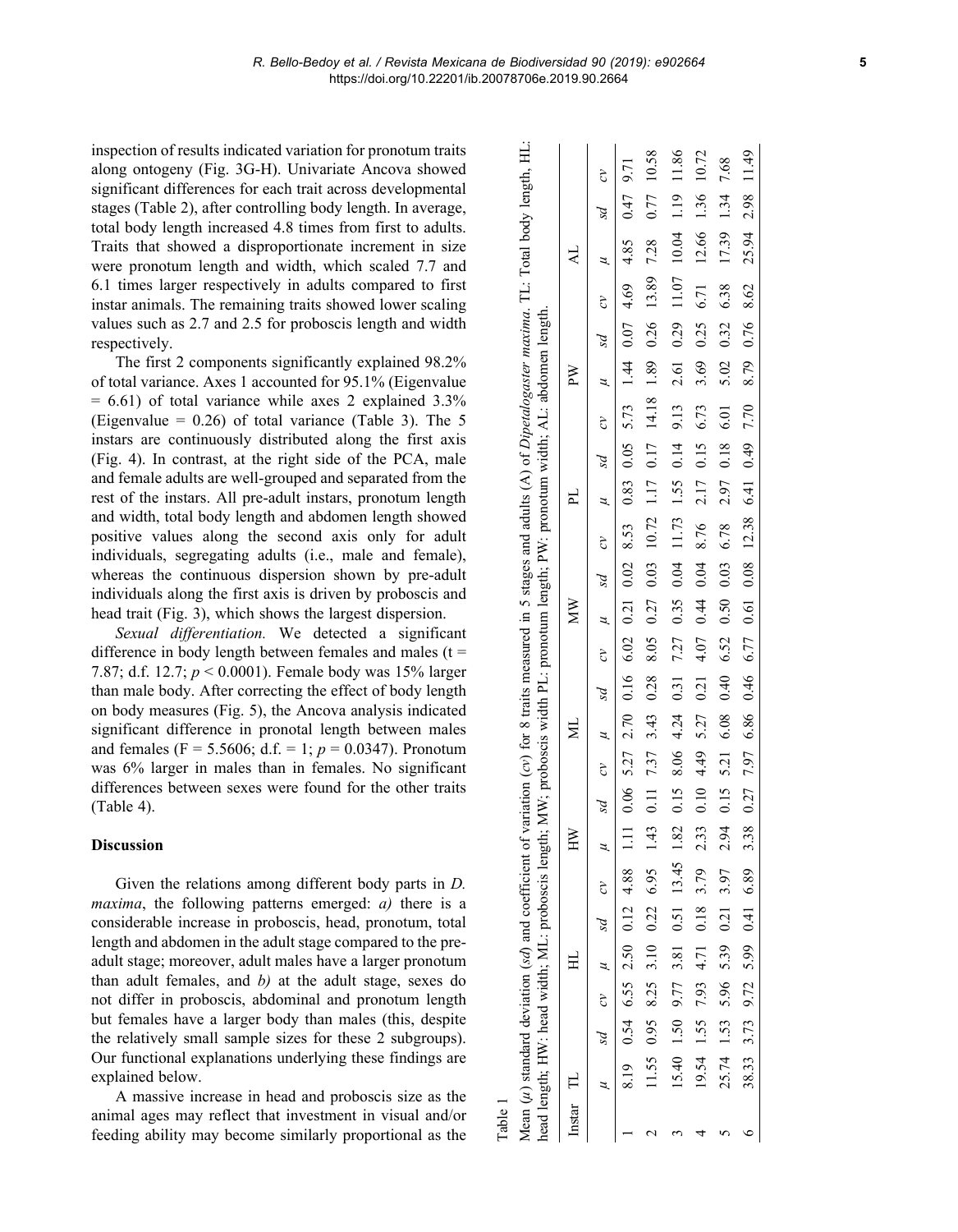animal grows. Perhaps this implies that finding resources such as shelter, and vertebrate preys follow a steady, upper need. For example, it may be that a larger proboscis from one developmental stage to the next one supposedly requires access to prey whose skin can be thicker and thus the need to elongate such structure.

A similar situation would explain head length increase. In relation to this, intra-specific variation among different populations in *Triatoma dimidiata* (Latreille,1811), have found differences in head size (a proxy of eye size), in specimens living in caves vs those living in non-caves, where cave individuals showed smaller eyes than non-cave ones (Bustamante et al., 2004). This difference suggests the need of a larger and wider head and, thus, eye, in non-cave animals to facilitate host detection in illuminated environments (Dujardin et al., 2009). Although this interpretation is exclusive for adults only that differ in habitat, a similar rationale may apply to our study for visual and feeding functions when related to finding hosts. However, we are largely unaware of whether prey diversity increases as the triatomine grows. Research related to using a different and possibly larger diversity of preys as the triatomine grows is a topic of interest not only in terms of niche breadth in these animals, but also in terms of how much *T. cruzi* can be potentially disseminated in an environment with a varying degree of host diversity (Roque et al., 2008).



Figure 3. Ontogenetic variation for 8 traits along the 6 developmental stages in *D. maxima*. Sixth stadia of *D. maxima* are properly scaled for comparison. TL: Total body length; HL: head length; HW: head width; ML: proboscis length; MW; proboscis width; PL (A): pronotum length; PW: pronotum width; AL: abdomen length.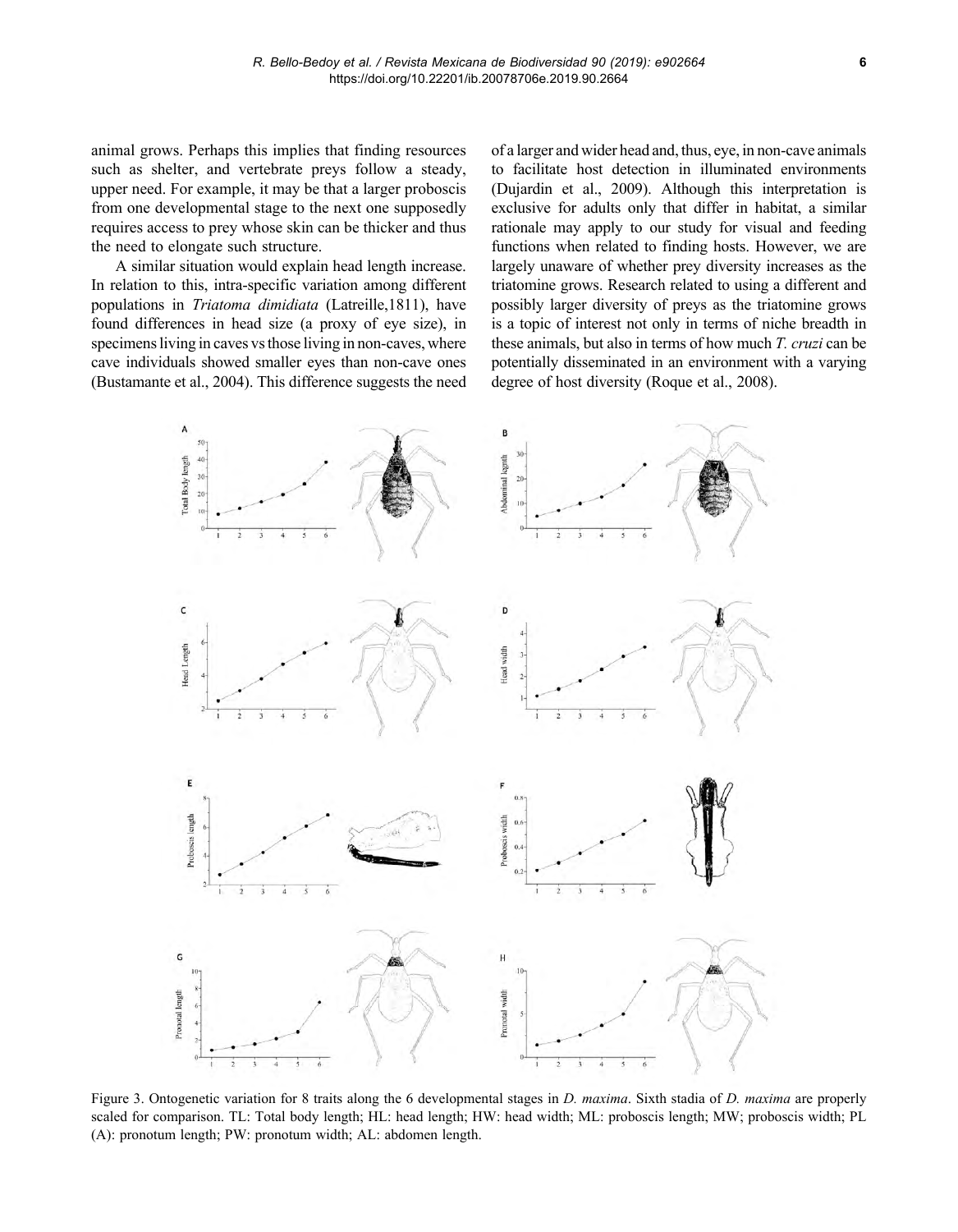Table 2

Analyses of covariance for each phenotypic trait measured in *Dipetalogaster maxima*. Sample size for each analysis was 322.

| Trait            | Source of Variation | df.     | m.s.   | F       | $\boldsymbol{p}$ |
|------------------|---------------------|---------|--------|---------|------------------|
| Head length      | Stage               | 5       | 22.59  | 65.24   | ${}< 0.0001$     |
|                  | Total body length   | 1       | 8.95   | 129.19  | ${}< 0.0001$     |
| Head width       | Stage               | 5       | 5.50   | 153.54  | ${}< 0.0001$     |
|                  | Total body length   |         | 2.71   | 378.84  | ${}< 0.0001$     |
| Proboscis length | Stage               | 5       | 28.81  | 113.97  | ${}< 0.0001$     |
|                  | Total body length   | $\perp$ | 9.04   | 178.82  | ${}< 0.0001$     |
| Proboscis width  | Stage               | 5       | 0.15   | 34.85   | ${}< 0.0001$     |
|                  | Total body length   |         | 0.12   | 144.21  | ${}< 0.0001$     |
| Pronotum length  | Stage               | 5       | 32.83  | 506.34  | ${}< 0.0001$     |
|                  | Total body length   | Ι.      | 5.15   | 396.98  | ${}< 0.0001$     |
| Pronotum width   | Stage               | 5       | 23.13  | 125.54  | ${}< 0.0001$     |
|                  | Total body length   |         | 14.15  | 384.00  | ${}< 0.0001$     |
| Abdomen length   | Stage               | 5       | 6.93   | 15.29   | ${}< 0.0001$     |
|                  | Total body length   |         | 378.25 | 4172.33 | ${}< 0.0001$     |

The abrupt pronotal enlargement from pre-adult to adult stage likely reflects an investment in the ability to move. Such movements at the adult stage would be expected in different contexts such as finding and chasing hosts and/or mates. For the former, it may be that adults demand larger hosts as these have more blood to satisfy the energetic requirements. In addition, the non-domestic habitat (as opposed to domestic habitats) of this bug would limit food availability, favoring a disparate pronotal and muscle growth to enhance searching and finding of prey. However, although adult stages consume more blood than first to third instar, the former consume considerably less than fourth and fifth instar (Bar et al., 2003; Rubio et al., 2013). For finding and chasing mates, a large musculature in the pronotal region may be useful also. In this respect, little is known about the sexual behavior of triatomines in general and practically (Téllez-García et al., in press). However, triatomine mating is likely to take place at night when both sexes abandon their refuges (Lazzari, 1992; Pontes et al., 2014).

How males and females find each other is possibly via chemical communication (Pontes et al., 2008). In this scenario, females may emit volatile compounds to which males are attracted (Zacharias et al., 2010). However, female scents can elicit attraction by more than 1 male, so that male aggregations can be found around a mating pair (Crespo & Manrique, 2007; Manrique & Lazzari, 1995). This chemical evidence and the fact that females of most species of triatomines studied so far are polygamous (Manrique & Lorenzo, 2012), may be interpreted as males

Table 3. Loadings for each trait in each component of the PCA. This analysis included the 322 individuals entailing the sixth stages (see also Fig. 3). TL: Total body length; HL: head length; HW: head width; ML: proboscis length; MW: proboscis width; PL: pronotum length; PW: pronotum width; AL: abdomen length.

| Trait                     | PC1   | PC <sub>2</sub> |
|---------------------------|-------|-----------------|
| HI.                       | 0.374 | $-0.414$        |
| <b>HW</b>                 | 0.384 | $-0.195$        |
| ML                        | 0.380 | $-0.327$        |
| <b>MW</b>                 | 0.378 | $-0.282$        |
| PI.                       | 0.367 | 0.629           |
| <b>PW</b>                 | 0.379 | 0.417           |
| AL                        | 0.383 | 0.187           |
| $\frac{0}{2}$<br>variance | 94.53 | 3.58            |
| Eigenvalue                | 6.61  | 0.25            |

competing for females. In situations like this, males of different insect species use enlarged structures that facilitate finding females or repelling other competing males once a female mate has been secured (Arnqvist & Rowe, 2013). These structures are sexually dimorphic, for example, longer wings or legs (Bergsten et al., 2001) and/or with a larger musculature in males than in females (Anholt et al., 1991). This may be the case for *D. maxima* as males have a larger pronotum than females, but further observations of sexual behavior should investigate this idea.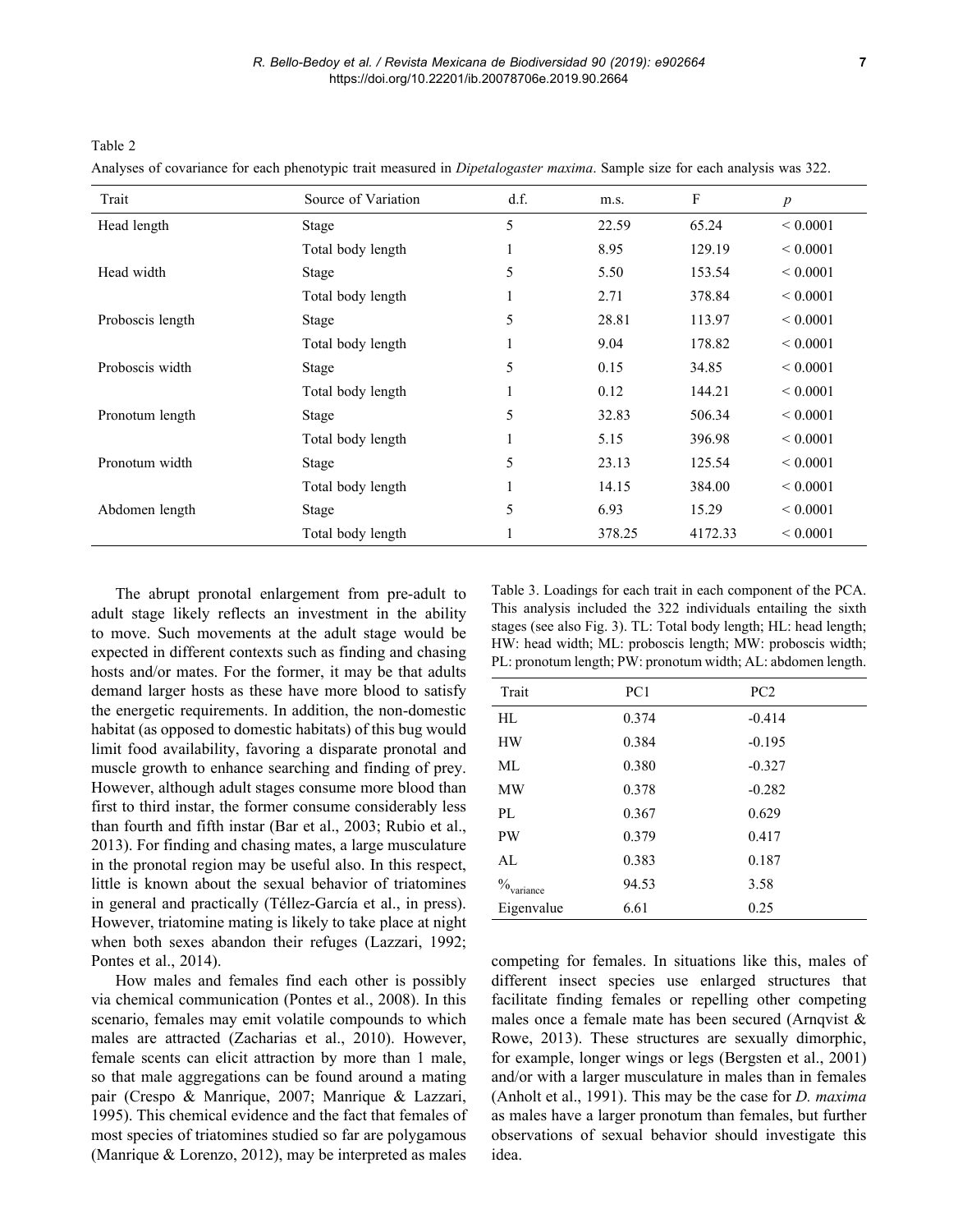| Trait            | Source of Variation | d.f. | m.s.  | $\boldsymbol{\mathrm{F}}$ | $\boldsymbol{p}$ |
|------------------|---------------------|------|-------|---------------------------|------------------|
| Head length      | <b>Sex</b>          |      | 0.04  | 0.52                      | 0.4              |
|                  | Total body length   | 1    | 0.18  | 2.10                      | 0.1              |
| Head width       | <b>Sex</b>          |      | 0.04  | 2.00                      | 0.1              |
|                  | Total length        |      | 0.40  | 22.96                     | 0.0004           |
| Proboscis length | <b>Sex</b>          |      | 0.07  | 0.53                      | 0.4              |
|                  | Total body length   |      | 0.76  | 5.74                      | 0.03             |
| Proboscis width  | Sex                 | 1    | 0.00  | 0.67                      | 0.4              |
|                  | Total body length   |      | 0.00  | 0.33                      | 0.5              |
| Pronotum length  | <b>Sex</b>          |      | 0.20  | 5.56                      | 0.03             |
|                  | Total body length   |      | 1.59  | 44.71                     | ${}< 0.0001$     |
| Pronotum width   | <b>Sex</b>          |      | 0.22  | 3.00                      | 0.1              |
|                  | Total body length   |      | 3.15  | 42.32                     | ${}< 0.0001$     |
| Abdomen length   | Sex                 |      | 0.05  | 0.55                      | 0.4              |
|                  | Total body length   |      | 31.96 | 321.70                    | ${}< 0.0001$     |

Table 4. Analysis of covariance of 7 body measures for females and males of *Dipetalogaster maxima* to compare morphometric variation.



Figure 4. Two-axis representation of the principal component analysis using 7 morpho-functional traits measured in 322 individuals of the 6 developmental stages *Dipetalogaster maxima*. Each instar is represented by symbols in the figure. Morpho-functional traits included are: TL: total body length, HL: head length; HW: head width; ML: proboscis length; MW: proboscis width; PL: pronotum length; PW: pronotum width; AL: abdomen length.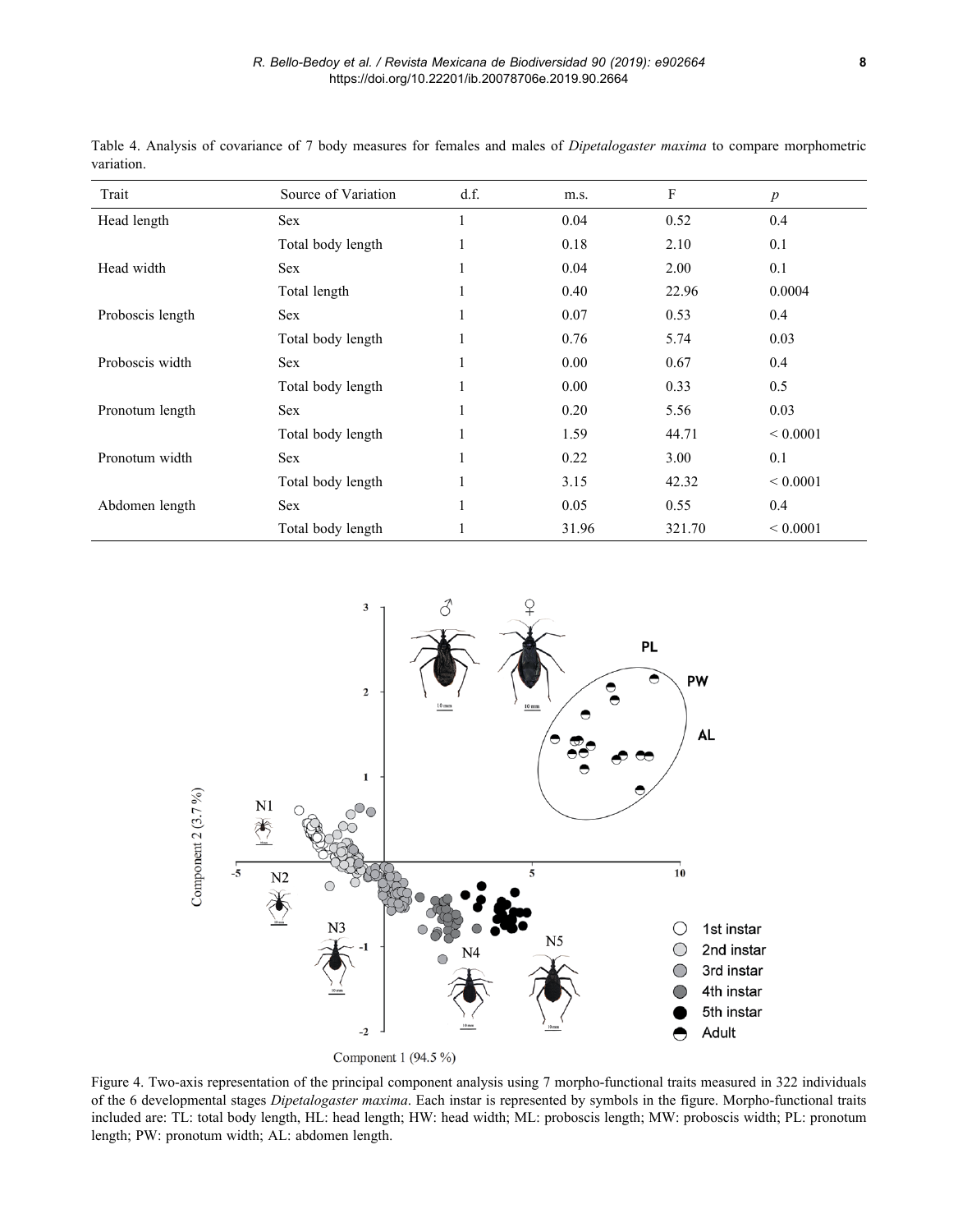

Figure 5. Sexual differentiation between males and females in total body length (mm) and pronotum (mm) length in *Dipetalogaster maxima*.

In general, there was a massive increase in different body parts from pre-adult stages to adults. On one hand, this possibly explains why triatomines take so long during the fifth stage to develop (Aldana et al., 2017) as animals need such a long time to produce a large body. In *Rhodnius prolixus* (Stahl, 1859), this delay seems adaptive and has been associated to deal with environmental stochasticity that may take place at the end of the dry season (Aldana et al., 2017). At this time, triatomines may remain as fifth stage and become adults when the rainy season starts (whose occurrence is uncertain). So, such delay seems a bet-hedging strategy until better (rain) conditions prevail, which is when more vertebrate hosts can be secured (Aldana et al., 2017). The marked dry season but unpredictable onset of rainy season in our study site support the above explanation for *D. maxima*. Thus, the massive increase in body traits may be a consequence of a long developmental time required during the fifth stage period. One interesting pattern is that even when adult females had a larger body than males, there was no difference in abdominal length. This cannot be taken as no evidence for fecundity selection as other explanations may be operating such as selection acting also on male abdominal length, that may cancel out dimorphic patterns (Blanckenhorn, 2000). Why females become in general larger than males, even when this is not explained by abdominal length, is unclear.

Finally, our study can be used to understand phenotypic changes in *D. maxima* and provide further information of this species. There are few studies of these animals and the localities where we trapped them can be used as a stand point for further Chagas control/prevention research in the Cape region.

## **Acknowledgments**

To Carlos A. González for helping in the figures design; A. Córdoba-Aguilar had a visiting grant from the Coordinación de la Investigación Científica, UNAM. This project was supported by the Conacyt Fondo Infraestructura INFR-2014-01-226239 grant; Problemas Nacionales grant 2015-01-547, and by an internal UABC grant "Caracterización de las cepas del patógeno humano *Trypanosoma cruzi* en la Península de Baja California".

#### **References**

- Aldana, E., Medone, P., Pineda, D., Menu, F., & Rabinovich, J. (2017). Development time and fitness: is there an adaptive development delay in the *Rhodnius prolixus* fifth nymphal stage? *Entomologia Experimentalis et Applicata*, *163*, 1–8.
- Anholt, B. R., Marden, J. H., & Jenkins, D. M. (1991). Patterns of mass gain and sexual dimorphism in adult dragonflies (Insecta: Odonata). *Canadian Journal of Zoology*, *69*, 1156–1163.
- Arnqvist, G., & Rowe, L. (2013). *Sexual conflict*. Princeton: Princeton University Press.
- Bar, M. E. A., Milano, A. M. F., Damborsky, M. P., Oscherov, E. B., & Avalos, G. (2003). Patrones de alimentación y de defecación de *Triatoma rubrovria* (Heteroptera: Reduviidae) bajo condiciones de laboratorio. *Revista de la Sociedad. Entomológica Argentina*, *62*, 107–113.
- Barrozo, R. B., Minoli, S. A., & Lazzari, C. R. (2004). Circadian rhythm of behavioural responsiveness to carbon dioxide in the blood-sucking bug *Triatoma infestans* (Heteroptera: Reduviidae). *Journal of Insect Physiology*, *50*, 249–254.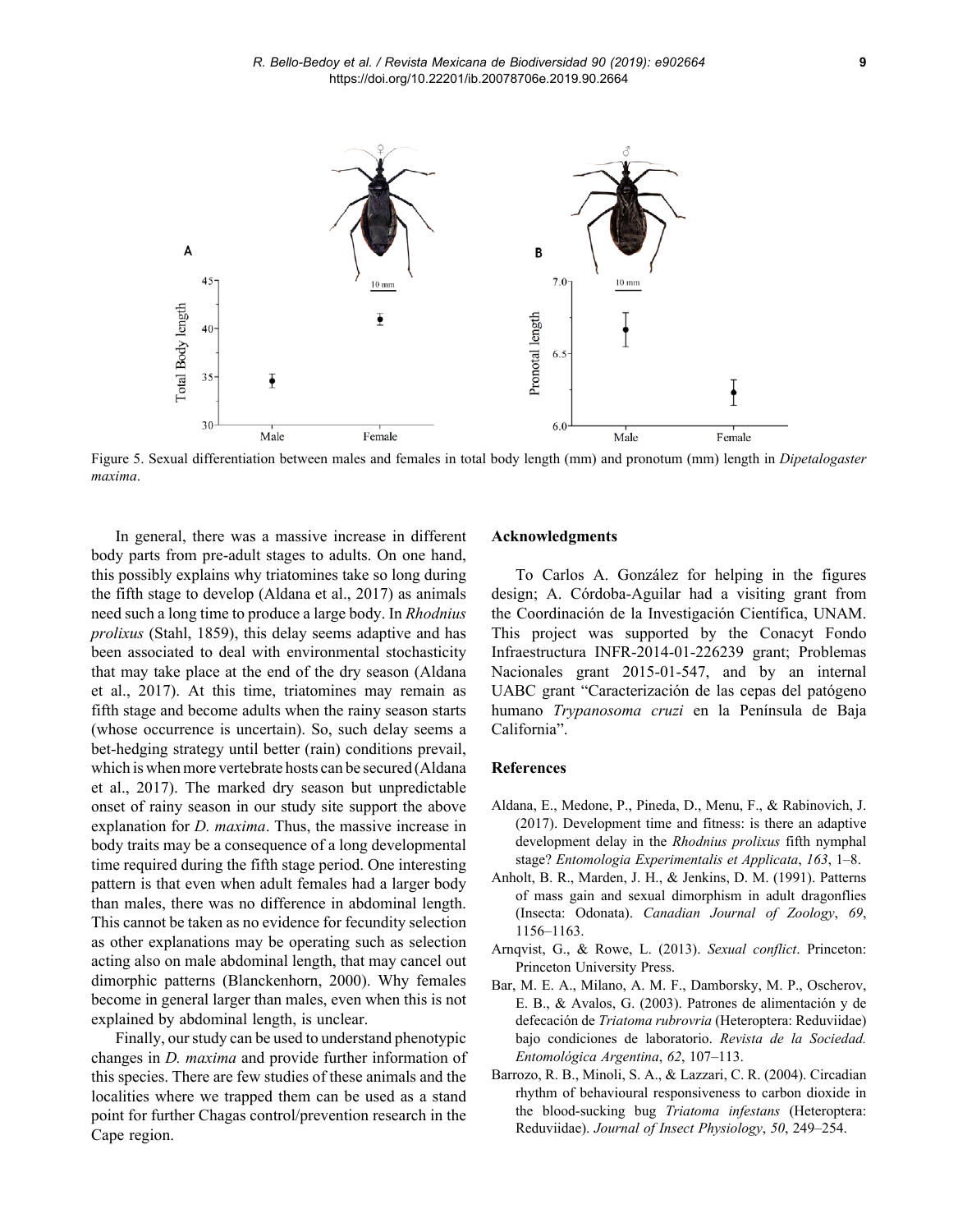- Barrozo, R. B., Reisenman, C. E., Guerenstein, P., Lazzari, C. R., & Lorenzo, M. G. (2017). An inside look at the sensory biology of triatomines. *Journal of Insect Physiology*, *97*,  $3 - 19$ .
- Bergsten, J., Töyrä, A., & Nilsson, A. N**.** (2001). Intraspecific variation and intersexual correlation in secondary sexual characters of three diving beetles (Coleoptera: Dytiscidae). *Biological Journal of the Linnean Society*, *73*, 221–232.
- Blanckenhorn, W. U. (2000). The evolution of body size: What keeps organisms small? *Quaterly Review in Biology*, *75*, 385–407.
- Botto-Mahan, C., Ossa, C. G., & Medel, R**.** (2008). Direct and indirect pathways of fitness-impact in a protozoan-infected kissing bug. *Physiological Entomology*, *33*, 25–30.
- Bustamante, D. M., Monroy, C., Menes, M., Rodas, A., Salazar-Schettino, P. M., Rojas, G. et al. (2004). Metric variation among geographic populations of the Chagas vector *Triatoma dimidiata* (Hemiptera: Reduviidae: Triatominae) and related species. *Journal of Medical Entomology*, *41*, 296–301.
- Carbajal-De La Fuente, A. L., & Catalá, S**.** (2002). Relationship between antennal sensilla pattern and habitat in six species of Triatominae. *Memorias do Instituto Oswaldo Cruz*, *97*, 1121–1125.
- Catalá, S. S. (1997) Antennal sensilla of Triatominae (Hemiptera, Reduviidae): a comparative study of five genera. *International Journal of Insect Morphology and Embryology*, *26*, 67–73.
- Costa, J. M., Jurberg, J., & Almeida, J. R. (1987). Estudos bionômicos de *Dipetalogaster maximus* (Ulher, 1984) (Hemiptera-Triatominae). II-Influencia da dieta sobre o ciclo biológico e resistência ao jejum. *Memorias do Instituto Oswaldo Cruz, 82*, 111–118.
- Crespo, J. G., & Manrique, G. (2007). Mating behavior of the hematophagous bug *Triatoma infestans*: role of Brindley's and metasternal glands. *Journal of Insect Physiology*, *53*, 708–714.
- De-Moraes, C. M., Wanjiku, C., Stanczyk, N. M., Pulido, H., Sims, J. W. et al. (2018). Volatile biomarkers of symptomatic and asymptomatic malaria infection in humans. *Proceedings of the National Academy of Sciences*, *115*, 5780–5785.
- Dujardin, J. P., Costa, J., Bustamante, D., Jaramillo, N., & Catalá, S. (2009). Deciphering morphology in Triatominae: the evolutionary signals. *Acta Tropica*, *110*, 101–111.
- Fuentes-Vicente, J. A., Gutiérrez-Cabrera, A. E., Flores-Villegas, A. L., Lowenberger, C., Benelli, G., Salazar-Schettino, P. M. et al. (2018). What makes an effective Chagas disease vector? Factors underlying *Trypanosoma cruzi*-triatomine interactions. *Acta Tropica*, *183*, 23–31.
- Gaunt, M., & Miles, M. (2000). The ecotopes and evolution of triatomine bugs (Triatominae) and their associated trypanosomes. *Memorias do Instituto Oswaldo Cruz, 95*, 557–565.
- Gurevitz, J. M., Kitron, U., & Gürtler, R. E. (2009). Temporal dynamics of flight muscle development in *Triatoma infestans* (Hemiptera: Reduviidae). *Journal of Medical Entomology*, *46*, 1021–1024.
- Guzmán-Bracho, C. (2001). Epidemiology of Chagas disease in Mexico: an update. *Trends in Parasitology*, *17*, 372–376.
- Hotez, P. J., Dumonteil, E., Woc-Colburn, L., Serpa, J. A., Bezek, S., Edwards, M. S. et al. (2012). Chagas disease: "The New HIV/AIDS of the Americas". *Plos Neglected Tropical Diseases*, *6*, e1498.
- Jiménez, M. L., & Palacios, C. (1999). Incidencia de la chinche piedrera (*Dipetalogaster maximus*) (Hemiptera: Heteroptera: Reduviidae) vector de *Trypanosoma cruzi* en zonas urbanas de La Paz, Baja California Sur, México. *Anales del Instituto de Biologia, Universidad Nacional Autónoma de México, Serie Zoología*, *70*, 215–221.
- Jiménez, M. L., Llinas, J., & Palacios, C. (2003). Infection rates in *Dipetalogaster maximus* (Reduviidae: Triatominae) by *Trypanosoma cruzi* in the Cape Region, Baja California Sur, Mexico. *Journal of Medical Entomology*, *40*, 18–21.
- Jurberg, J., Fagundes, L. M., & Barth, O. M. (1993). Morphological study of ovum and nymphs of *Dipetalogaster maximus* (Uhler, 1894) (Hemiptera, Reduviidae, Triatominae). *Revista Brasileira de Biologia*, *53*, 269–283.
- Krenn, H. W., & Aspöck, H. (2012). Form, function and evolution of the mouthparts of blood-feeding Arthropoda. *Arthropod Structure and Development*, *41*, 101–118.
- Lazzari, C. R. (1992). Circadian organization of locomotion activity in the hematophagous bug *Triatoma infestans*. *Journal of Insect Physiology*, *38*, 895–903.
- Lazzari, C. R., & Núñez, J. (1989). The response to radiant heat and the estimation of the temperature of distant sources in *Triatoma infestans*. *Journal of Insect Physiology*, *35*, 525–529.
- Manrique, G., & Lazzari, C. R. (1995). Existence of a sex pheromone in *Triatoma infestans* (Hemiptera: Reduviidae). I. Behavioural evidence. *Memorias do Instituto Oswaldo Cruz, 90*, 645–648.
- Manrique, G., & Lorenzo, M. G. (2012). The sexual behaviour of Chagas' disease vectors: chemical signals mediating communication between male and female Triatomine bugs. *Psyche*, *2012*, 1–8.
- Marsden, P. D., Cuba, C. C., Alvarenga, N. J., & Barreto, A. C. **(**1979). Report on a field collection of *Dipetalogaster maximus* (Hemiptera; Triatominae) (Uhler, 1894). *Revista Instituto Medicina Tropical de São Paulo*, *21*, 202–206.
- Mazzotti, L. (1970). Observations on *Dipetalogaster maximus*. *Revista Instituto Medicina Tropical de São Paulo*, *12*, 320–324.
- Mehlhorn, H. (2015). *Encyclopedia of Parasitology*. New York: Springer.
- Miura, O., Kuris, A. M., Torchin, M. E., Hechinger, R. F., & Chiba, S. (2006). Parasites alter host phenotype and may create a new ecological niche for snail hosts. *Proceedings of the Royal Society of London B: Biological Sciences*, *273*, 1323–1328.
- Nattero, J., Piccinali, R. V., Lopes, C. M., Hernández, M. L., Abrahan, L., Lobbia, P. A. et al. (2017). Morphometric variability among the species of the *sordida* subcomplex (Hemiptera: Reduviidae: Triatominae): evidence for